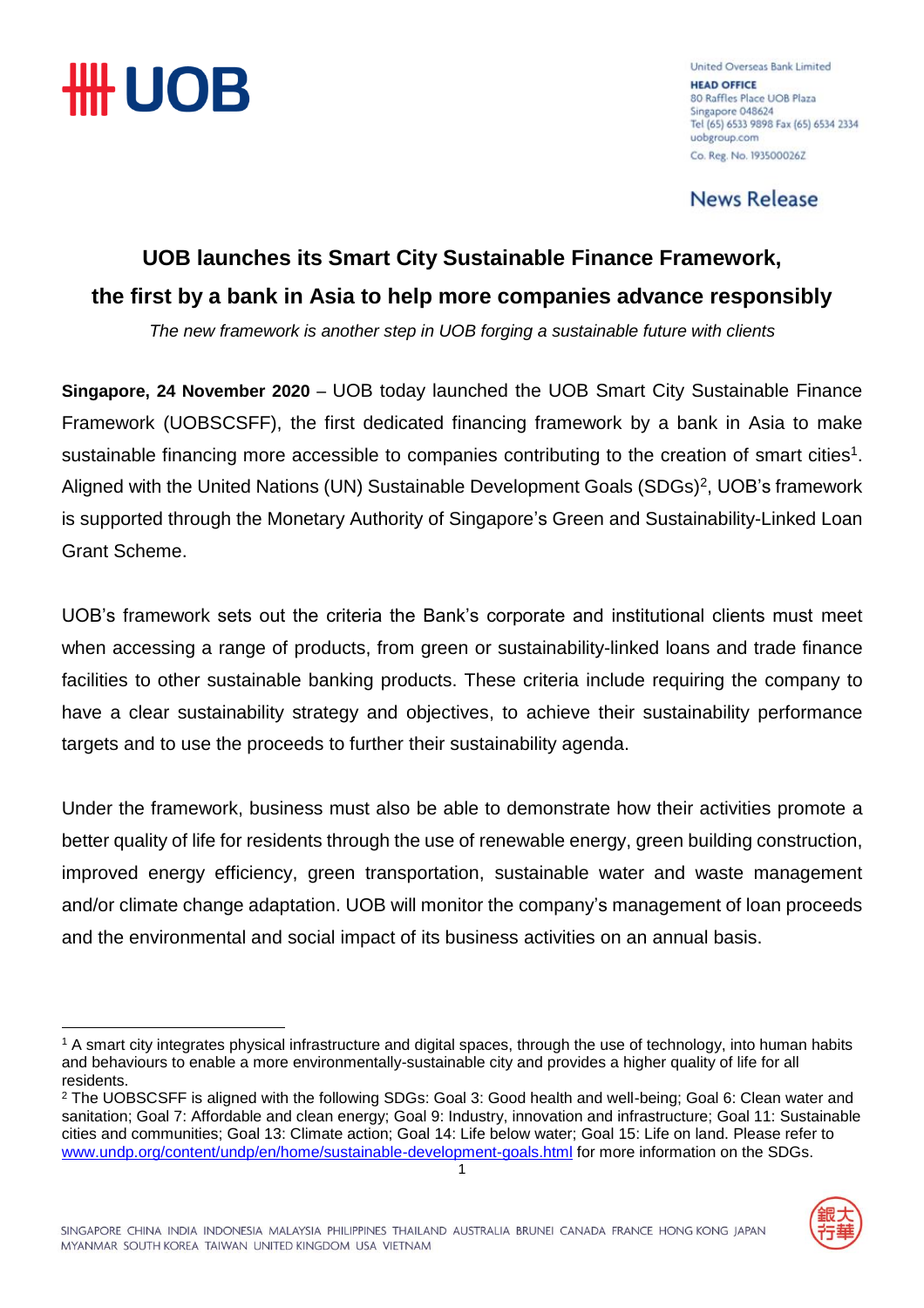# ₩ UOB

With the UOBSCSFF, companies committed to building sustainable and smart cities can apply for sustainable financing without having to develop their own financing framework which can take time and resources. This means that they can focus their resources on contributing to a better environment for all.

Mr Frederick Chin, Head of Group Wholesale Banking and Markets, UOB, said, "The United Nations estimates that US\$2.5 trillion is required annually for developing countries to bridge the financing gap in achieving the SDGs by 2030<sup>3</sup>. Financial institutions can and must play a part, together with governments and businesses, to help channel more funds to sustainable development. Such efforts will go a long way in making the cities of Asia more sustainable and liveable.

"At UOB, we are committed to balancing opportunity with responsibility and helping businesses across the region advance responsibly through sustainable financing. Under our UOBSCSFF, we will be able to support the sustainability efforts of more companies from various sectors, working with them closely for the development of sustainable and smart cities."

The Carbon Trust, a leading consultancy specialising in climate and environment-related advisory and assurance services, provided a Second Party Opinion on the Bank's UOBSCSFF in accordance with the Green Loan Principles and the Sustainability Linked Loan Principles issued by the Loan Market Association.

Ms Lau Xin Yi, Green Finance Lead, South East Asia, Carbon Trust, said, "Smart cities are essential to help municipalities and countries manage and rebound from the COVID-19 pandemic. Digital technologies will play a growing role in delivering key public services and supporting economic activities while promoting environmentally-friendly practices. The UOB Smart City



 $\overline{a}$ 



<sup>3</sup> Source: *World Investment Report 2014*, United Nations Conference on Trade and Development, [https://unctad.org/system/files/official-document/wir2014\\_en.pdf](https://unctad.org/system/files/official-document/wir2014_en.pdf)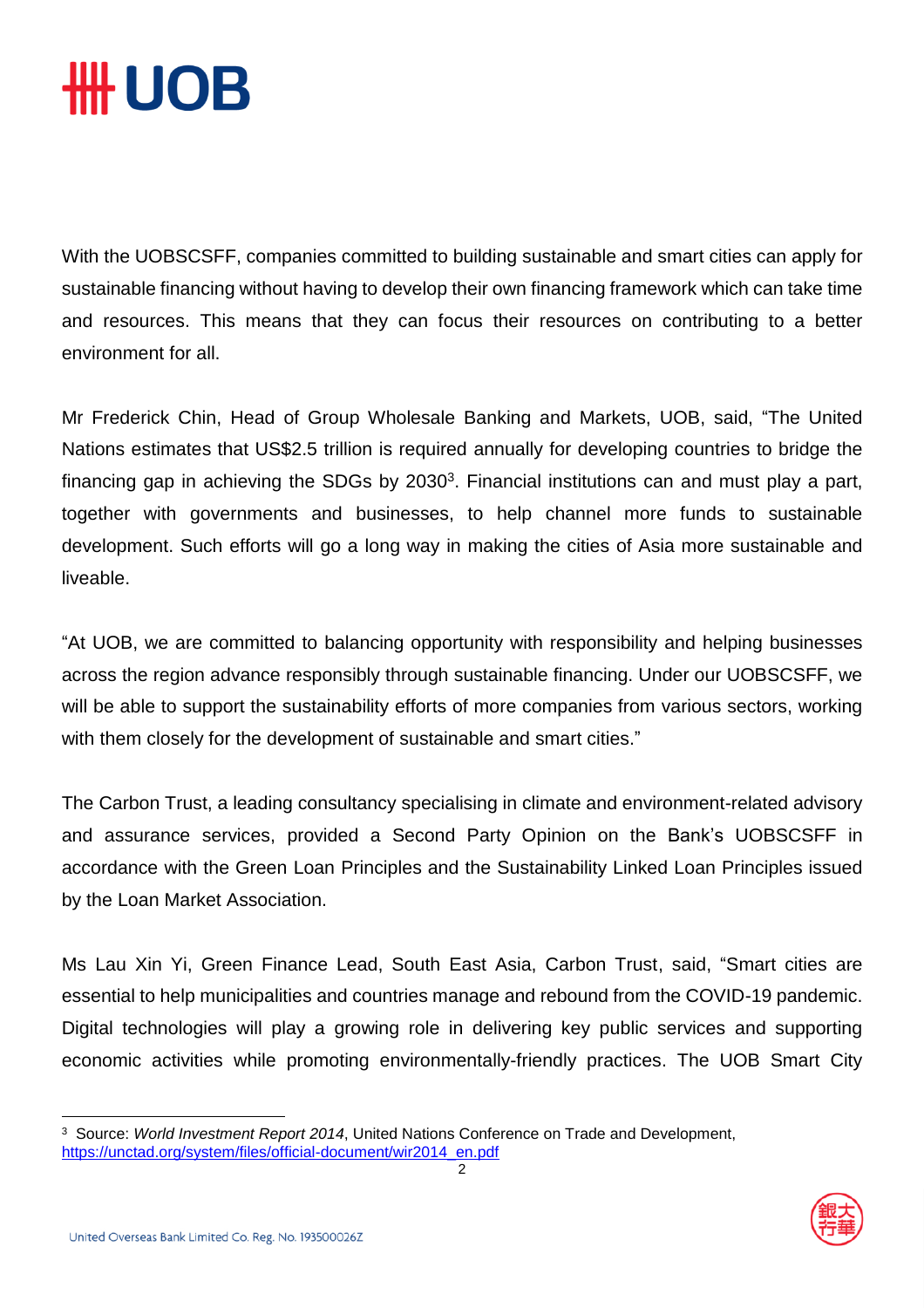# *HH UOB*

Sustainable Finance Framework is a timely and strategic initiative that recognises the multi-faceted needs within smart cities while responding to different financing needs of stakeholders in the form of green loans and sustainability-linked loans."

The UOB Smart City Sustainable Finance Framework is an expansion of the UOB Green Infrastructure Financing Framework, which the Bank launched in 2019 to provide sustainable financing to companies in the infrastructure sector. The Bank also has the UOB Real Estate Sustainable Finance Framework that guides the financing that it provides to its clients in support of sustainable buildings. The UOB Real Estate Sustainable Finance Framework was the first lending framework for the sector by a Singapore bank when it was launched in October 2019<sup>4</sup>.

To find out how UOB is helping businesses across industries advance responsibly, please visit the UOB [Sustainable](http://www.uobgroup.com/sustainable-city) City Solutions website for more information on UOB's sustainable financing solutions.

### – Ends –

#### **About United Overseas Bank**

<u>.</u>

United Overseas Bank Limited (UOB) is a leading bank in Asia with a global network of more than 500 offices in 19 countries and territories in Asia Pacific, Europe and North America. Since its incorporation in 1935, UOB has grown organically and through a series of strategic acquisitions. UOB is rated among the world's top banks: Aa1 by Moody's Investors Service and AA- by both S&P Global Ratings and Fitch Ratings. In Asia, UOB operates through its head office in Singapore and banking subsidiaries in China, Indonesia, Malaysia, Thailand and Vietnam, as well as branches and representative offices across the region.

Over more than eight decades, generations of UOB employees have carried through the entrepreneurial spirit, the focus on longterm value creation and an unwavering commitment to do what is right for our customers and our colleagues.

We believe in being a responsible financial services provider and we are committed to making a difference in the lives of our stakeholders and in the communities in which we operate. Just as we are dedicated to helping our customers manage their finances

<sup>4</sup> Please see UOB news release: [UOB extends first three green loans to SMEs under its new Real Estate](https://www.uobgroup.com/web-resources/uobgroup/pdf/newsroom/2019/UOB-Real-Estate-Sustainable-Finance-Framework.pdf)  [Sustainable Finance Framework,](https://www.uobgroup.com/web-resources/uobgroup/pdf/newsroom/2019/UOB-Real-Estate-Sustainable-Finance-Framework.pdf) 31 October 2019.